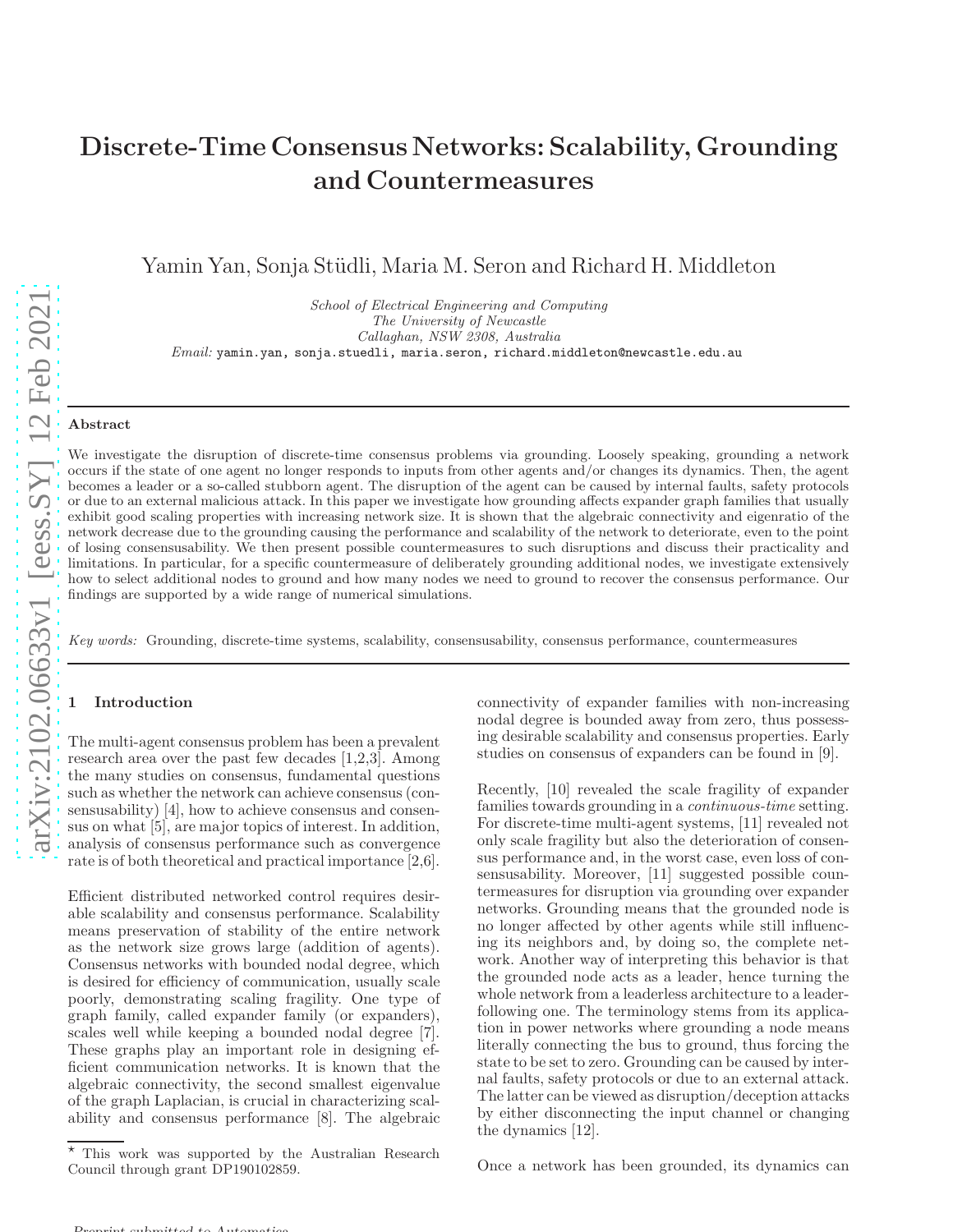be described by a grounded Laplacian, also known as Dirichlet Laplacian [13]. The study of the grounded Laplacian has recently received increasing attention. For example, [14,15] extensively study the spectral properties of the grounded Laplacian for undirected graphs, while [16] considers directed grounded networks. In discrete-time settings, the factor called eigenratio [4], i.e., the ratio of the second smallest to the largest eigenvalue of the Laplacian, plays a significant role in characterizing consensusability of undirected graphs. It was shown in [11] that, for expander graph networks, while the eigenratio of the nongrounded graph is bounded away from zero with increasing network size, this no longer holds for the grounded graph. For unstable system dynamics, this reduction of the eigenratio impacts on consensusability, which in the worst case can be lost.

In this paper, we adopt a scalable design for the consensus protocol as well as the communication graph structure from [17]. The controller design makes use of a lower bound of the algebraic connectivity and is independent of the number of agents. For this design we then investigate the impact of grounding a node. We find that instability in the case of unstable agent dynamics is unavoidable for the grounded system as the number of agents grows large enough if no countermeasure is taken. Finally, we present possible countermeasures and give insights on their practicality and their limitations.

The contributions of this paper are three-fold. Firstly, we investigate the properties of scalability, consensus performance and consensusability of non-regular expander networks towards grounding, which extends the result in [11] applied to regular networks only. Secondly, we expand countermeasures in [11] to mitigate the undesirable fragility over grounding in both passive and active manners. Thirdly, we extensively study the specific countermeasure of grounding additional nodes on how to effectively select the additional nodes and how many nodes need to be grounded to recover the performance. Two practical algorithms are proposed for the selection of the additional nodes.

The remainder of this paper is organized as follows. In Section 2, we provide network graph notation and definitions, as well as background information on discrete-time learderless (nongrounded) consensus networks. In Section 3, the leader-following (grounded) consensus problem with a summary of network properties that this paper analyzes are presented. In Section 4, we discuss the scaling fragility and loss of consensusability towards grounding. In Section 5, possible countermeasures to mitigate the detrimental effects of grounding are summarized. We study the countermeasure of grounding additional nodes in Section 6. To illustrate our analysis on grounding, three numerical simulations are given in Section 7. Finally, the paper is closed with some concluding remarks in Section 8.

#### 2 Preliminaries

## 2.1 Network Graph Definitions

A graph is denoted by  $\mathcal{G} = (\mathcal{V}, \mathcal{E})$ , where  $\mathcal{V} = \{1, \cdots, N\}$ is the node set and  $\mathcal E$  is the edge set. A graph is undirected if the edge set consists of unordered pairs  $(i, j) \in$  $\mathcal{E}, i, j = 1, \cdots, N$ , if there is communication between nodes  $i$  and  $j$ . A graph is called simple if there are no loops  $((i, i) \notin \mathcal{E} \forall i \in \mathcal{V})$  and each edge is present only once in  $\mathcal{E}$ . A graph family  $\{\mathcal{G}_N\}$  is a sequence of graphs with increasing number of nodes, i.e.,  $N \to \infty$ .

If  $(i, j) \in \mathcal{E}$ , node j is called a neighbor of node i.  $\mathcal{N}_i$ denotes the neighbor set of node i with respect to  $\mathcal V$ . The degree of a node  $i$  is equal to the number of neighbors node *i* has, i.e.,  $d_i = |\mathcal{N}_i|$ . The degree matrix  $\mathcal{D}$  is a diagonal matrix having the elements  $d_i$  on the diagonal. A graph is called d-regular if the degree of each node is equal to d, and is called non-regular if it is not a regular graph.

Let  $\mathcal{A} = [\alpha_{ij}]_{i,j=1}^N \in \mathbb{R}^{N \times N}$  be the weighted adjacency matrix of G with  $i, j = 1, \dots, N$ ,  $\alpha_{ii} = 0$ , and  $\alpha_{ij} = \frac{1}{d_i}$  $\Leftrightarrow (j, i) \in \mathcal{E}$ . The random walk normalised Laplacian matrix  $L = [l_{ij}] \in \mathbb{R}^{N \times N}$  associated with G is defined as  $l_{ii} = 1$  and  $l_{ij} = -\alpha_{ij}, i \neq j$ , we have  $L = I_N - A$ . The symmetric normalized adjacency matrix is defined as  $\mathcal{A}_{sym} = \mathcal{D}^{\frac{1}{2}} \mathcal{A} \mathcal{D}^{-\frac{1}{2}}$  and its associated Laplacian matrix  $L_{sym}$  is denoted by  $L_{sym} = \mathcal{D}^{\frac{1}{2}} L \mathcal{D}^{-\frac{1}{2}} = I_N - \mathcal{A}_{sym}$ .

Throughout this paper, we consider undirected, simple, and connected communication graphs. The eigenvalues of  $L_{sym}$  and  $L$  agree since they are similar and are denoted by  $\lambda_i \in \mathbb{R}$ ,  $i = 1, \dots, N$  and in an ascending order are written as  $0 = \lambda_1 \leq \lambda_2 \leq \cdots \leq \lambda_N$  and  $\lambda_i \leq 2$ for  $i = 2, ..., N$ . We denote  $\lambda_{\max}(\boldsymbol{M})$  and  $\lambda_{\min}(\boldsymbol{M})$  by the largest and the smallest positive eigenvalue of a symmetrical matrix M, respectively; see e.g.,  $\lambda_{\min}(L) = \lambda_2$ . The second smallest eigenvalue of the Laplacian matrix,  $\lambda_2$ , is called the algebraic connectivity of the graph. As in [4],  $\rho = \lambda_2/\lambda_N$ , is called the eigenratio of an undirected graph. We consider throughout the paper graph families,  $c'$ -expanders, with the so-called minimum  $c'$ algebraic connected property.

**Definition 2.1** [17] Let c' be a positive constant. A graph is called minimum c'-algebraic connected if  $\lambda_2 \geq c'$ .

**Definition 2.2** A graph family  $\{G_N\}$  is called c'expanders if every  $G$  in  $\{G_N\}$  satisfies the minimum c ′ -algebraic connected condition.

Generally, as the number of nodes increases while keeping a constant nodal degree, the algebraic connectivity tends towards zero. This means that with increasing N the graph loses its connectivity and the performance of the consensus algorithm deteriorates. A minimum c'algebraic connected graph family does not exhibit this decrease in connectivity while maintaining a bounded nodal degree.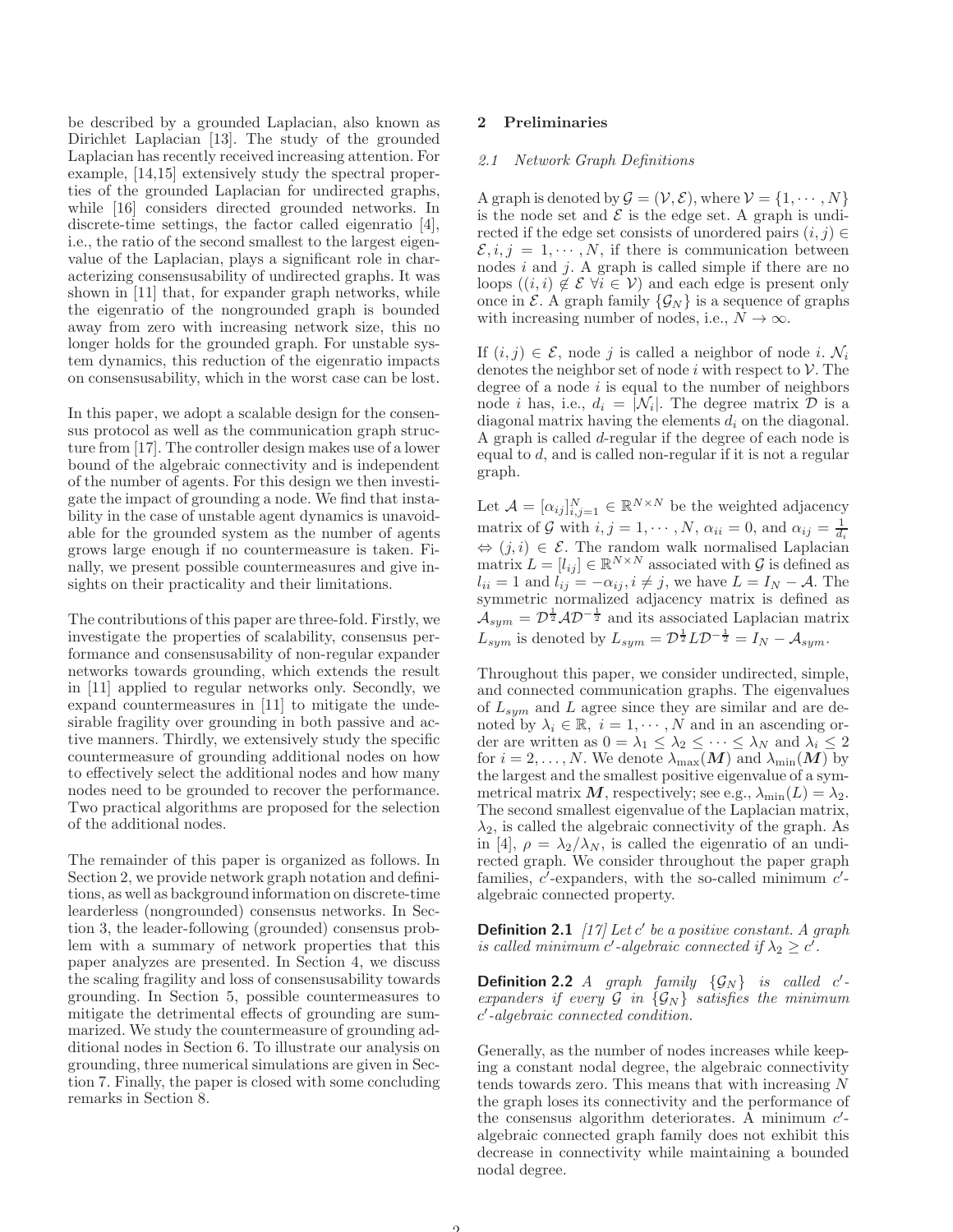#### 2.2 Multi-agent consensus network

We consider a discrete-time multi-agent system where N agents communicate among each other to achieve consensus on their states in a leader-less architecture. Each agent is governed by a discrete-time dynamic system given in the form of

$$
x_i(k+1) = Ax_i(k) + Bu_i(k), k \in \mathbb{Z}^+, \ i = 1, ..., N \ (1)
$$

where  $x_i \in \mathbb{R}^n$ ,  $u_i \in \mathbb{R}$  denote the system state and control input of the  $i^{th}$  agent,  $A \in \mathbb{R}^{n \times n}$ ,  $B \in \mathbb{R}^{n \times 1}$ .  $\mathbb{Z}^+$ denotes the set of nonnegative integers  $\mathbb{Z}^+ = \{0, 1, \dots\}$ . The standard consensus algorithm is adopted as follows,

$$
u_i(k) = K \sum_{j \in \mathcal{N}_i} \alpha_{ij} (x_j(k) - x_i(k)) \tag{2}
$$

where  $K \in \mathbb{R}^{1 \times n}$  is the control gain matrix,  $\alpha_{ij}$  the *ij*-th entry of the adjacency matrix A.

The multi-agent consensus network composed of (1) and (2) can be expressed in the following compact form

$$
x(k+1) = (I_N \otimes A - L \otimes BK)x(k)
$$
 (3)

where  $x = [x_1^T, \dots, x_N^T]^T$  and ⊗ denotes the Kronecker product.

Throughout the paper we assume the following.

**Assumption 1** The pair  $(A, B)$  is controllable and

$$
\tilde{\sigma} := \frac{1}{\prod_j |\lambda_j^u(A)|} > \frac{1-\rho}{1+\rho} \tag{4}
$$

where  $\lambda_j^u(A)$  is an unstable eigenvalue of A, the product in (4) is over all such eigenvalues, and  $\tilde{\sigma} = 1$  if A is stable.

It is known that a necessary and sufficient condition for consensus of system  $(3)$  is that there exists K such that  $A - \lambda_i B K$  is Schur (i.e. all its eigenvalues are inside the open unit circle) for  $i = 2, ..., N$  [4]. Under Assumption 1, consider a minimum  $c'$ -algebraic connected graph family where  $c'$  should satisfy as in [17]

$$
\frac{2(1-\tilde{\sigma})}{1+\tilde{\sigma}} < c' < 2.
$$

Then, we design

$$
K = \epsilon \frac{B^T P A}{B^T P B + R} \tag{5}
$$

where  $R \geq 0$ ,  $P = P^T > 0$  is a solution to the modified algebraic Riccati inequality

$$
P - ATPA + (1 - \sigma2) \frac{ATPBBTPA}{BTPB + R} > 0,
$$
 (6)

with  $\sigma$  satisfying

$$
\frac{2-c'}{2+c'} \le \sigma < \tilde{\sigma}.\tag{7}
$$

From [17], we select  $\epsilon$  to satisfy

$$
\frac{1-\sigma}{c'} \le \epsilon \le \frac{1+\sigma}{2},\tag{8}
$$

which guarantees that the gain  $K$  in  $(5)$  is such that the network achieves consensus.

Remark 2.1 It is worth pointing out that (4) in Assumption 1 is a necessary and sufficient condition for consensusability using the design in [4] with  $K = \frac{2}{\lambda_2 + \lambda_N} \frac{B^T P A}{B^T P B}$ , where P is the solution to (6) with  $\sigma$  satisfying  $\frac{1-\rho}{1+\rho}$  <  $\sigma \leq \tilde{\sigma}$ . We can see that the left-hand side  $\frac{2-c'}{2+c'}$  in (7) is greater than or equal to the right-hand side  $\frac{1-\rho}{1+\rho}$  in (4). Only when the algebraic connectivity  $\lambda_2$  equals c' and the spectral radius  $\lambda_N$  equals 2 can we have  $\frac{1-\rho}{1+\rho} = \frac{2-c'}{2+c'}$  $\frac{2-c'}{2+c'}$ . This also means that  $\frac{2-c'}{2+c'}$  $\frac{2-c'}{2+c'}$  is a stricter bound for  $\tilde{\sigma}$ . However, the design in [4] uses explicitly  $\lambda_2$  and  $\lambda_N$  of the communication graph while the design in (5) does not require reconfiguration when the network size changes for a *c*'-expander graph family.

## 3 Grounding and Problem Formulation

In this section, we first introduce the concept of grounding and the grounded (leader-following) consensus network as in [11] for the consideration of being selfcontained, then we summarize the properties and results that this paper analyzes and establishes for these problems.

#### 3.1 Grounded networks (leader-following architecture)

Grounding a node of a network turns the node into one that influences other nodes but is not affected in return. In a multi-agent context, this grounded node acts as a leader and converts the whole network from a leaderless architecture to a leader-following one. In other contexts, the grounded node can be interpreted as a "stubborn agent"[18]. As mentioned previously, the terminology stems from its application in power networks where grounding a node means literally connecting the bus to ground forcing the state, in this case the voltage, to be set to 0. To put this concept in a general framework using networked control language, we consider three different ways to ground a node. These different ways will have different influences on network consensus. Without loss of generality, we suppose grounding happens to node 1.

A first form of grounding consists in fixing node 1's state  $x_1(k)$  at some time  $k_0$  to be either its current state or any constant value  $\bar{c}$  in the proper dimension. Then,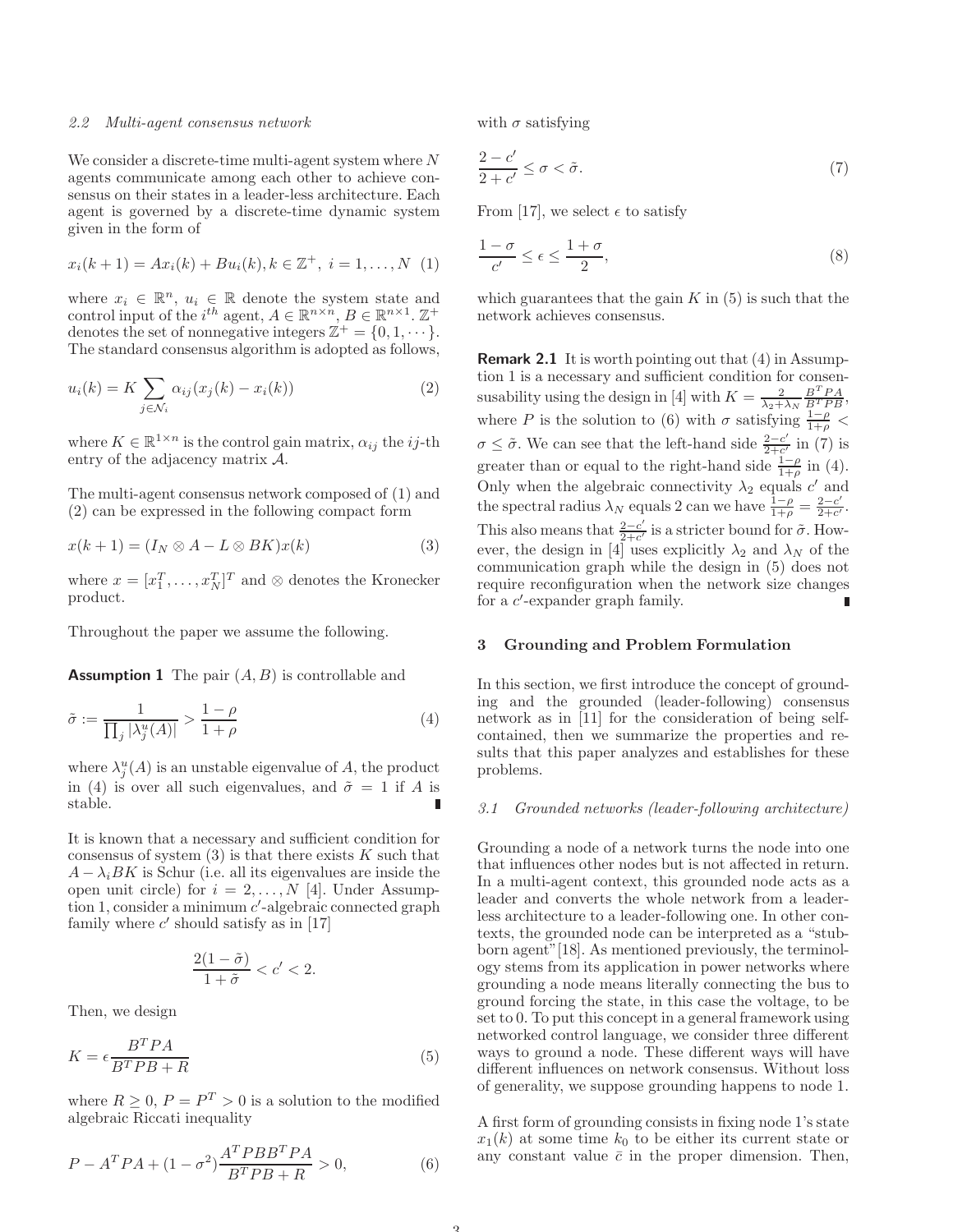$x_1(k) = \overline{c}$  for all  $k \geq k_0$ . The closed-loop system for the remaining nodes can be described as

$$
\bar{x}(k+1) = (I_{N-1} \otimes A - \bar{L} \otimes BK)\bar{x}(k) + (\Lambda \otimes BK)(\mathbf{1}_{N-1} \otimes \bar{c})
$$
(9)

where  $\bar{L}$  is the grounded Laplacian [13] obtained by removing the first row and column of  $\tilde{L}$ ,  $\Lambda$  is a diagonal matrix with diagonal entries equal to  $\alpha_{i1}$  and  $\bar{x}$  is obtained from  $x$  by removing the states of node 1. If  $(I_{N-1}\otimes A - \overline{L}\otimes BK)$  is Schur, then  $\overline{x}$  will approach  $(I_{n(N-1)}-(I_{N-1}\otimes A-\overline{L}\otimes BK))^{-1}(\Lambda\otimes BK)(\overline{1_{N-1}\otimes \overline{c}}).$ 

A second form of grounding consists in cutting the control channel so that  $u_1 = 0$ , and optionally change the dynamics of node 1. Then, the first node's dynamics are  $x_1(k+1) = \bar{A}x_1(k)$ . If  $\bar{A} = A$ , the consensus trajectory will be the same as that of  $x_1$  if grounding happens after the consensus was achieved; the consensus trajectory will be different from that of  $x_1$  if grounding happens before the consensus is achieved.

A third form of grounding consists in taking control of  $u_1$  such that  $x_1$  is steered towards a deliberately designed trajectory, for example, a certain setpoint  $c_0$ . Specifically, a stabilizing controller  $u_1 = -K_1x_1 + c_1$ makes the closed-loop dynamics of node 1  $x_1(k + 1)$  =  $(A-BK_1)x_1(k)+Bc_1$  with  $(A-BK_1)$  Schur. The closedloop system for the remaining nodes will be

$$
\bar{x}(k+1) = (I_{N-1} \otimes A - \bar{L} \otimes BK)\bar{x}(k) + (\Lambda \otimes BK)(\mathbf{1}_{N-1} \otimes x_1(k)).
$$
\n(10)

If  $(I_{N-1} \otimes A - \overline{L} \otimes BK)$  is Schur, all states of the remaining nodes will approach  $c_0 = (I - (A - BK_1))^{-1} B c_1$ .

Note that to analyze the consequences of grounding, a key system matrix to be analyzed is  $(I_{N-1} \otimes A-\overline{L} \otimes BK)$ . Actually, when letting  $x_1 = \mathbf{0}_n$ , where  $\mathbf{0}_n$  denotes the column vector of  $n$  zeros, the closed-loop system for the remaining nodes will be

$$
\bar{x}(k+1) = (I_{N-1} \otimes A - \bar{L} \otimes BK)\bar{x}(k). \tag{11}
$$

The performance of the grounded network will be directly related to the grounded Laplacian  $\overline{L}$ . We denote the eigenvalues of  $\overline{L}$  as  $\overline{\lambda}_i$  and they are numbered as  $0 < \tilde{\lambda}_1 \leq \cdots \leq \tilde{\lambda}_{N-1}$ . The smallest eigenvalue  $\bar{\lambda}_1$  is known as grounded algebraic connectivity. We denote the ratio  $\overrightarrow{\rho} = \overrightarrow{\lambda}_1 / \overrightarrow{\lambda}_{N-1}$  by grounded eigenratio.

## 3.2 Problem formulation

In the following sections, we present results and discussions on spectral properties of  $L$  in regard to scalability, consensus performance, and consensusability. Specifically, we address the following problems.

Scalability, performance, and consensusability: Suppose the network graph has good scaling properties, that is, it is possible to achieve consensus as the network size grows large. Is this property preserved when a node is grounded. Is the convergence rate to consensus afffected by grounding. And, also how is the consensusability condition of Assumption 1 affected when the system dynamics are unstable. Can consensusability be lost.

Possible countermeasuers: When interpreting grounding as an attack, what are the possible countermeasures that can be taken to correct or minimise the effect of grounding. How to choose an optimal countermeasure to recover the performance or in the worst case the consensusability. One countermeasure we will in particular investigate is the grounding of additional nodes. We investigate how to select effectively which nodes to ground and how many nodes should be grounded to recover the consensus performance.

## 4 Scalability and Consensusability of Grounded Networks

The advantages of using expander graphs for the consensus algorithm are clear from the previous section. These advantages are not perserved when grounding happens to the network.

First and foremost the scalability of the grounded network is limited. While  $\lambda_2$  is bounded away from 0 due to the property of the expander family, the larger lower bound of  $\lambda_2$ , the better the system scaling tends to be. However, in the grounded network,  $\bar{\lambda}_1$  approaches zero as N grows. This means that the scalability is limited.

Secondly the performace (convergence rate) of the grounded network degrades. The convergence rate directly depends on the algebraic connectivity [19,2]. A lower algebraic connectivity indicates a slower convergence of the consensus algorithm.

The following result presents the scaling fragility and performance degradation by showing the upper bound of  $\bar{\lambda}_1$  approaching 0 as the network size grows and hence  $\lambda_2 > \overline{\lambda}_1$  for large enough N. It is worth mentioning that compared to [11], the following lemma provides a more general result for non-regular communication graphs.

Lemma 4.1 Consider a Laplacian matrix L of an undirected network with bounded nodal degree. Let  $d_{\text{max}}$  and  $d_{\min}$  be the maximum and minimum degree, respectively, among all the N nodes. The smallest eigenvalue of the  $grounded Laplacian L$  is bounded such that

$$
\bar{\lambda}_1 \le \frac{d_{\max}}{(N-1) d_{\min}}.\tag{12}
$$

Ē

*Proof:* We denote  $\bar{L}_{sym}$  the grounded symmetric normalized Laplacian which is obtained by removing the first row and column of  $L_{sym}$ . Also, the Laplacian can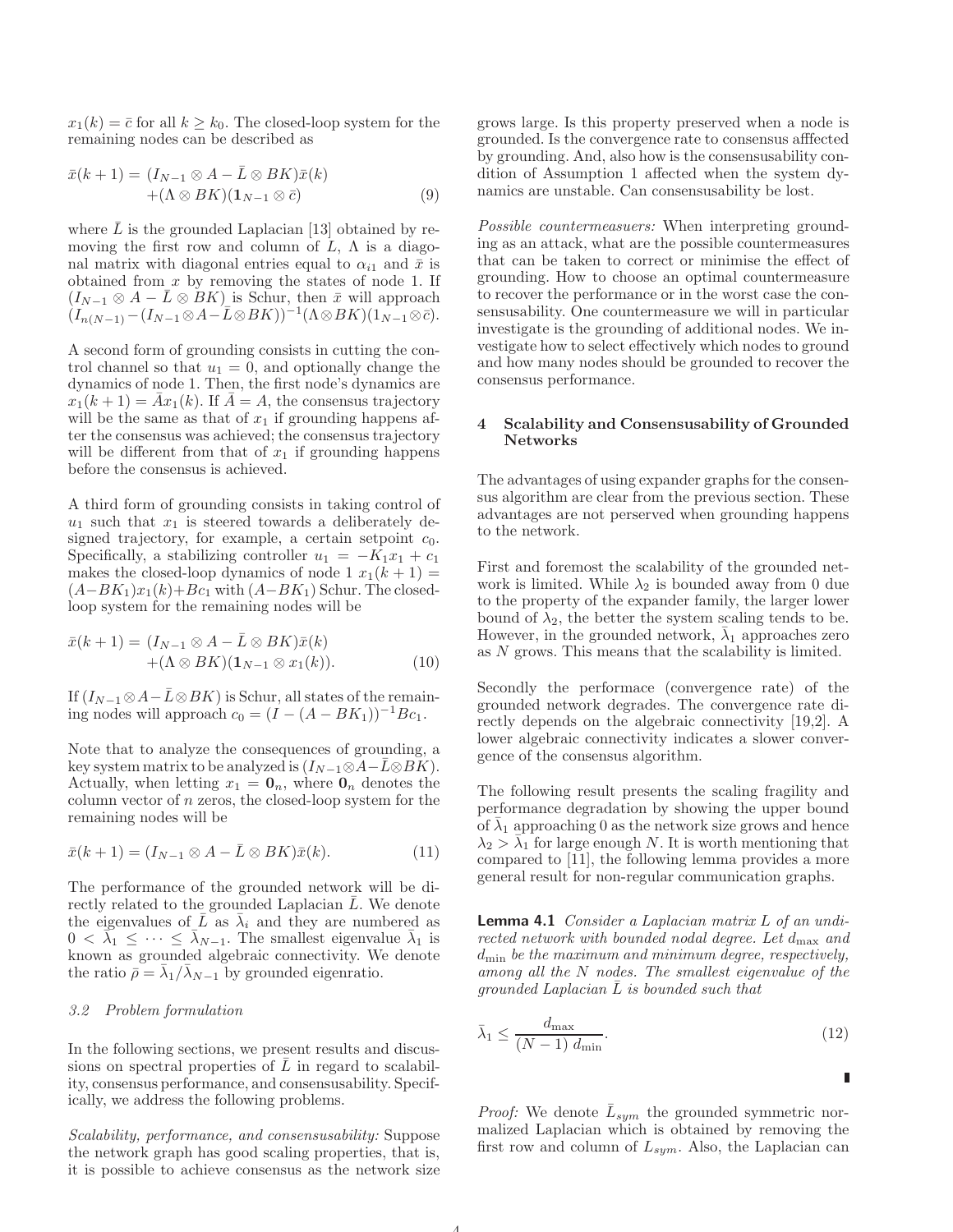be partitioned as follows

$$
L = \begin{bmatrix} 1 & \hat{L}_0 \\ \tilde{L}_0 & \bar{L} \end{bmatrix} \tag{13}
$$

Using Ritz-Rayleigh theorem, one has

$$
\bar{\lambda}_1 \le \frac{y^T \bar{L}_{sym} y}{y^T y}, \ y \ne 0.
$$
\n(14)

We consider a vector  $s = \left[\sqrt{d_2}, \sqrt{d_3}, \ldots, \sqrt{d_N}\right]^T$ . Note that  $s^T s = \sum_{i=2}^N d_i$  and we find that

$$
(N-1)d_{\min} \le s^T s \le (N-1)d_{\max}.
$$
 (15)

Then, (14) holds when  $y = s$  with  $\bar{\lambda}_1 \leq \frac{s^T \bar{L}_{sym} s}{s^T s}$  $\frac{L_{sym}s}{s^Ts}$ .

Note that the  $(i-1)$ -th element of  $\bar{L}_{sym} s$  is given as

$$
\sqrt{d_i} - \sum_{j=2}^{N} \sqrt{\alpha_{ij}} \tag{16}
$$

since  $\alpha_{ij} = \frac{1}{d_i}$  for  $(i, j) \in \mathcal{E}$  and 0 otherwise,  $(i - 1, j - 1)$ 1)th entry of  $\overline{L}_{sym}$  is  $-\frac{1}{\sqrt{d}}$  $\frac{1}{d_i d_j}$  for  $(i, j) \in \mathcal{E}$ , and 0 otherwise.

We next note that  $\sum_{j=2}^{N} \sqrt{\alpha_{ij}} = \sqrt{d_i} - \sqrt{\alpha_{i1}}$ , which can be obtained by remarking that  $\frac{d_i}{\sqrt{d_i}}$  $\frac{d_i}{d_i}$  is the *i*th row sum of  $\sqrt{\mathcal{A}}$ , where the square root is taken element wise. Thus the  $(i-1)$ -th element of  $\overline{L}_{sym} s$  is equal to  $\sqrt{\alpha_{i1}}$ .

Using the above yields  $s^T \bar{L}_{sym} s = s^T \sqrt{-\tilde{L}_0}$ , with the square root taken element wise.

Next we find  $s^T \bar{L}_{sym} s = d_1$  by remarking that  $s^T \sqrt{-\tilde{L}_0} = d_1$ , since the  $(i-1)$ -th element of  $\tilde{L}_0$  is equal to  $-\alpha_{1j}$ , and  $\tilde{L}_0$  has  $d_1$  nonzero elements.

Hence, we find

$$
\bar{\lambda}_1 \le \frac{s^T \bar{L}_{sym} s}{s^T s} \le \frac{d_1}{(N-1)d_{\min}} \le \frac{d_{\max}}{(N-1)d_{\min}}.
$$

**Remark 4.1** It is noted from above that the upper bound  $\frac{d_1}{(N-1)d_{\min}}$  is stricter than  $\frac{d_{\max}}{(N-1)d_{\min}}$ , where  $d_1$ denotes the degree of the grounded node. It presents a relaxed bound in (12) as the degree of the grounded node may not always be known.

By Lemma 4.1, the following result follows.

Lemma 4.2 Consider a Laplacian matrix L and its grounded Laplacian matrix  $\bar{L}$ , of an undirected minimum  $c'$ -algebraic connected graph family  $\{\mathcal{G}_{N}\},$  then, there exists a network size  $\bar{N} = 1 + \frac{d_{\text{max}}}{c' d_{\text{min}}}$  such that  $\lambda_2 > \bar{\lambda}_1$ , for  $N > \bar{N}$ .

Proof: By Lemma 4.1,  $\bar{\lambda}_1 \to 0$  as  $N \to \infty$ . Since  $\lambda_2 \geq c'$ , there exists  $\bar{N} = 1 + \frac{d_{\text{max}}}{c' d_{\text{min}}}$ , such that for  $N > \bar{N}$ 

$$
\bar{\lambda}_1 \le \frac{d_{\max}}{(N-1)d_{\min}} < \frac{d_{\max}}{(\bar{N}-1)d_{\min}} = c',\tag{17}
$$

hence 
$$
\lambda_2 > \bar{\lambda}_1
$$
.

It is known that the eigenratio  $\frac{\lambda_2}{\lambda_N}$  is an important factor in discrete-time networks. A larger eigenratio corresponds to better consensusability of the communication graph. Grounding causes degradation of consensus and can even destroy consensusability. We investigate in the following when this occurs. Our argument is based on the observation that the eigenratio of the grounded network is smaller than that of the nongrounded network for large N. We then have the following result.

Lemma 4.3 Consider a Laplacian matrix L and its grounded Laplacian matrix  $\overline{L}$ , of an undirected minimum c'-algebraic connected graph family  $\{\mathcal{G}_N\}$ , then, there exists a network size  $\tilde{N} = 1 + \frac{2d_{\text{max}}}{c'^2 d_{\text{min}}}$  such that  $\frac{\lambda_2}{\lambda_N} > \frac{\bar{\lambda}_1}{\bar{\lambda}_{N-1}}$  $\frac{\bar{\lambda}_1}{\bar{\lambda}_{N-1}},$  for  $N > \tilde{N}$ .

*Proof:* By the eigenvalue interlacing theorem [20],  $\lambda_N \geq$  $\bar{\lambda}_{N-1} \geq \lambda_{N-1} \geq \cdots \geq \lambda_2 \geq c'$ , and since  $\lambda_N \leq 2$ , there exists  $\tilde{N} = 1 + \frac{2d_{\text{max}}}{c'^2 d_{\text{min}}}$ , such that for  $N > \tilde{N}$ 

$$
\frac{\lambda_2}{\lambda_N} \ge \frac{c'}{2} = \frac{d_{\max}}{c'(\tilde{N}-1)d_{\min}} > \frac{d_{\max}}{c'(N-1)d_{\min}} \ge \frac{\bar{\lambda}_1}{\bar{\lambda}_{N-1}},
$$

where, in the last inequality we have used Lemma 4.2 and the fact that  $N > \tilde{N} > \bar{N}$ . The proof is completed.  $\Box$ 

As seen from (4) in Assumption 1, the eigenratio also characterizes the upper bound of allowable unstable margin for discrete-time system dynamics, i.e.,  $\prod_j |\lambda_j^u(A)| \leq \frac{1+\rho}{1-\rho}$ . Grounding a network leads to a smaller eigenratio, then "less unstable" system dynamics will be allowed. In the case that the unstable system dynamics exceed the consensusability upper bound after grounding, the consensusability of the whole network is lost.

## 5 Countermeasures

In this section, we propose both passive and active countermeasures to preserve or recover the network properties after grounding.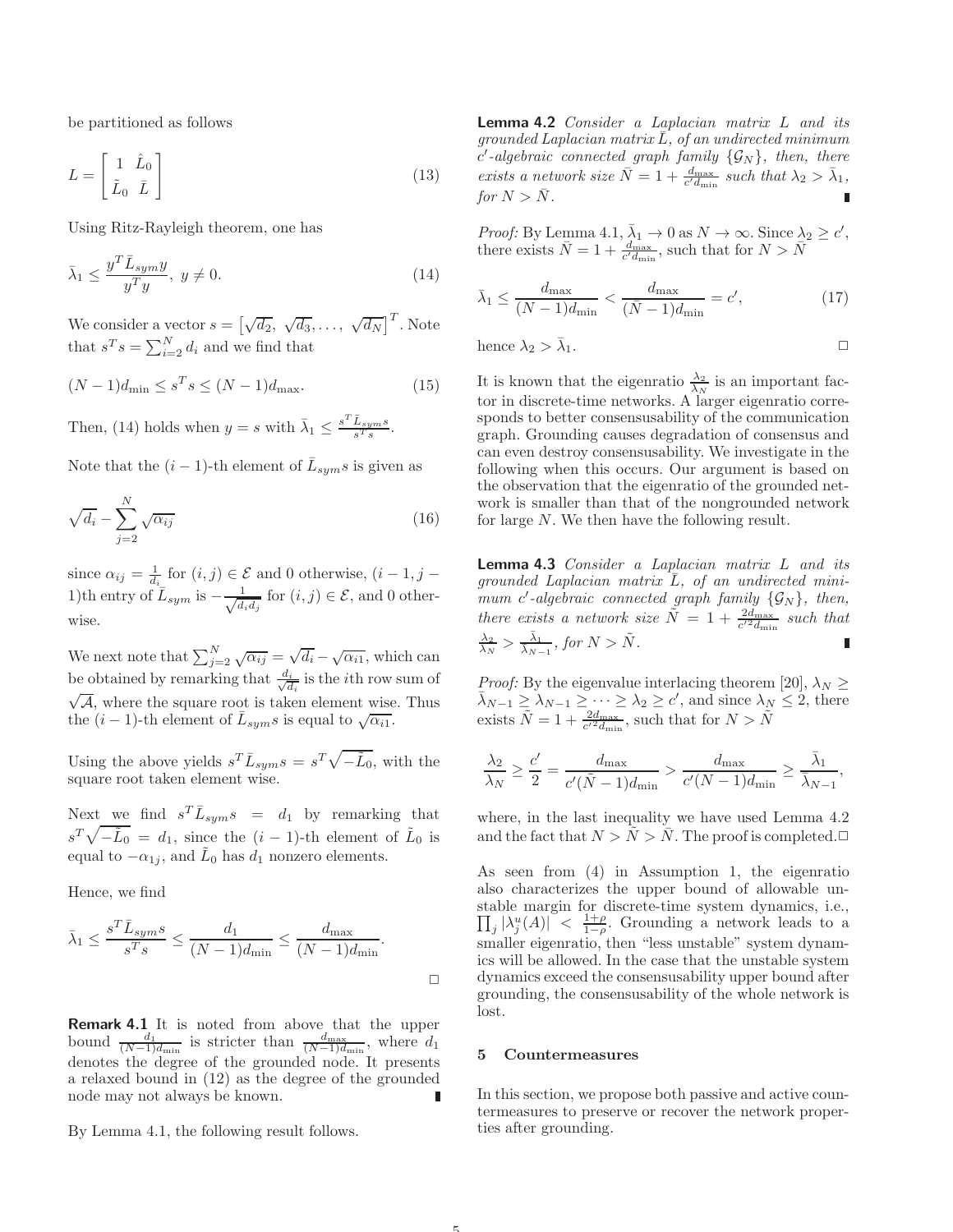#### 5.1 Passive countermeasure

It is possible to design the controller beforehand to be resilient to grounding. At the stage of controller design, we select K such that  $(I_{N-1} \otimes A - \overline{L} \otimes BK)$  is Schur for every  $L$  resulting from grounding the *ith* node, for  $i = 1, \ldots, N$ . Then, check that K also stabilizes  $(A-\lambda_i BK)$  for  $i=2,\ldots,N$ . To guarantee the existence of such a grounding-resilient controller, Assumption 4 needs to hold with the eigenratio  $\rho$  being replaced by the smallest grounded eigenratio among all those resulting from grounding the *i*th node,  $i = 1, \ldots, N$ .

## 5.2 Active countermeasures

It is possible to take the following actions:

- (1) Suppose the grounded network is consensusable with respect to the agent dynamics. Then, redesign the controller after grounding such that  $(I_{N-1} \otimes A - \bar{L} \otimes BK)$  is Schur. Furthermore, if the grounded algebraic connectivity is lower bounded by  $c'_g$  and  $c'_g > \frac{2(1-\tilde{\sigma})}{1+\tilde{\sigma}},$  then, consensus can be achieved by (5) with  $\sigma$  and  $\epsilon$  selected in (7) and (8) by replacing  $c'$  with  $c'_g$ .
- (2) Suppose the grounded network is unconsensusable with respect to the agent dynamics and the grounded node can be detected. Then we can isolate the grounded node by cutting the connections between the grounded node with all its neighbors. If the rest of the network remains minimum c ′ -algebraic connected, not only the consensusability can be recovered but also consensus can be achieved by the original non-grounded control design without reconfiguration.
- (3) Suppose the grounded network is unconsensusable with respect to the agent dynamics. If the system dynamics are unstable, and consensusability is lost, then there does not exist a K to stabilize  $(I_{N-1} \otimes$  $A - \bar{L} \otimes BK$ ). Neither redesign nor predesign the controller for grounding will work in this case. We then propose a possible approach to regain the consensusability by deliberately grounding more nodes to increase the upper bounds for the allowable unstable dynamics. This may sound counter-intuitive, but it will be seen from the following Lemma 5.1 that by grounding more nodes, the grounded algebraic connectivity increases (or does not decrease), and the spectral radius of the grounded Laplacian decreases (or does not increase), thus leading to a potential increase in eigenratio and larger allowable region for the dynamics to be unstable.

**Lemma 5.1** Let  $\bar{L}_{sym}^{(m)}$  be obtained by removing the first m rows and the first m columns of  $L_{sym}$ ,  $m \in \mathcal{Z}^+, 0$  $m < N, \, \bar{\lambda}_1^{(m)}$  be the smallest eigenvalue of  $\bar{L}^{(m)}_{sym}, \, \bar{\lambda}_{N-1}^{(m)}$  $m \le N$ ,  $\lambda_1$  be the smallest eigenvalue of  $L_{sym}$ .<br>the largest eigenvalue of  $\bar{L}_{sym}^{(m)}$ . Let  $q \in Z^+$  be such that  $0 < m < q < N$ . Then,  $\bar{\lambda}_1^{(m)} \leq \bar{\lambda}_1^{(q)}$ ,  $\bar{\lambda}_{N-m}^{(m)} \geq \bar{\lambda}_{N-m}^{(q)}$  $\overset{(q)}{N-q}$ .

Proof: By the Ritz-Rayleigh theorem, we have

$$
\lambda_{\min}(\bar{L}^{(m)}) = \min_{y_1 = \dots = y_m = 0} \frac{y^T L_{sym} y}{y^T y}
$$

$$
\leq \min_{y_1 = \dots = y_q = 0} \frac{y^T L_{sym} y}{y^T y} = \lambda_{\min}(\bar{L}_{sym}^{(q)}) \quad (18)
$$

$$
\lambda_{\max}(\bar{L}^{(m)}) = \max_{y_1 = \dots = y_m = 0} \frac{y^T L_{sym} y}{y^T y}
$$

$$
\geq \max_{y_1 = \dots = y_q = 0} \frac{y^T L_{sym} y}{y^T y} = \lambda_{\max}(\bar{L}^{(q)}) \quad (19)
$$

where  $y_i$  represents the j<sup>th</sup> element of y. Thus the proof is completed.  $\Box$ 

Lemma 5.1 considered, without loss of generality, the first  $m$  (or  $q$ ) rows/columns but the results hold for any group of  $m$  (or  $q$ ).

It is also worth mentioning that the result in Lemma 5.1 can be obtained by noticing the eigenvalue interlacing theorem. We provide the self-contained proof here for the convenience of the readers.

When the network has  $m$  nodes grounded, the upper bound of the smallest eigenvalue of the resulting grounded Laplacian  $\bar{L}^{(m)}$  can be obtained by straightforwardly extending Lemma 4.1 as folows.

**Corollary 5.1** For a given N and m, the smallest eigenvalue of the grounded Laplacian is bounded such that

$$
\bar{\lambda}_1^{(m)} \le \frac{m \ d_{\text{max}}}{(N-m) \ d_{\text{min}}} \tag{20}
$$

Ē

Proof: The proof is similar to the one for Lemma 4.1 considering one node grounded. We note that when grounding  $m$  nodes, the Laplacian  $L$  can be partitioned as

$$
L = \begin{bmatrix} L_0 & \hat{L} \\ \tilde{L} & \bar{L}^{(m)} \end{bmatrix} .
$$
 (21)

Consider  $s = \left[\sqrt{d_{m+1}}, \ldots, \sqrt{d_N}\right]^T$  and  $s^T s =$  $\sum_{i=m+1}^{N} d_i$ . Then,  $s^T \overline{L}_{sym}^{(m)} s = s^T \sqrt{-\tilde{L}} \mathbf{1}_m$ ,  $s^T \sqrt{-\tilde{L}} =$  $[d_1 \ldots d_m]$ , and

$$
s^T \bar{L}_{sym}^{(m)} s = \sum_{i=1}^m d_i \le m \cdot \max\{d_1, \dots, d_m\} \le md_{\text{max}}.
$$

Thus,  $(20)$  follows directly.  $\Box$ 

**Remark 5.1** In Corollary 5.1, as m increases for a given network, the upper bound of the resulting grounded algebraic connectivity increases. This indicates that additional grounding can provide an improvement. However, it ultimately shows that as  $N$  grows, more and more nodes need to be grounded for recovery. П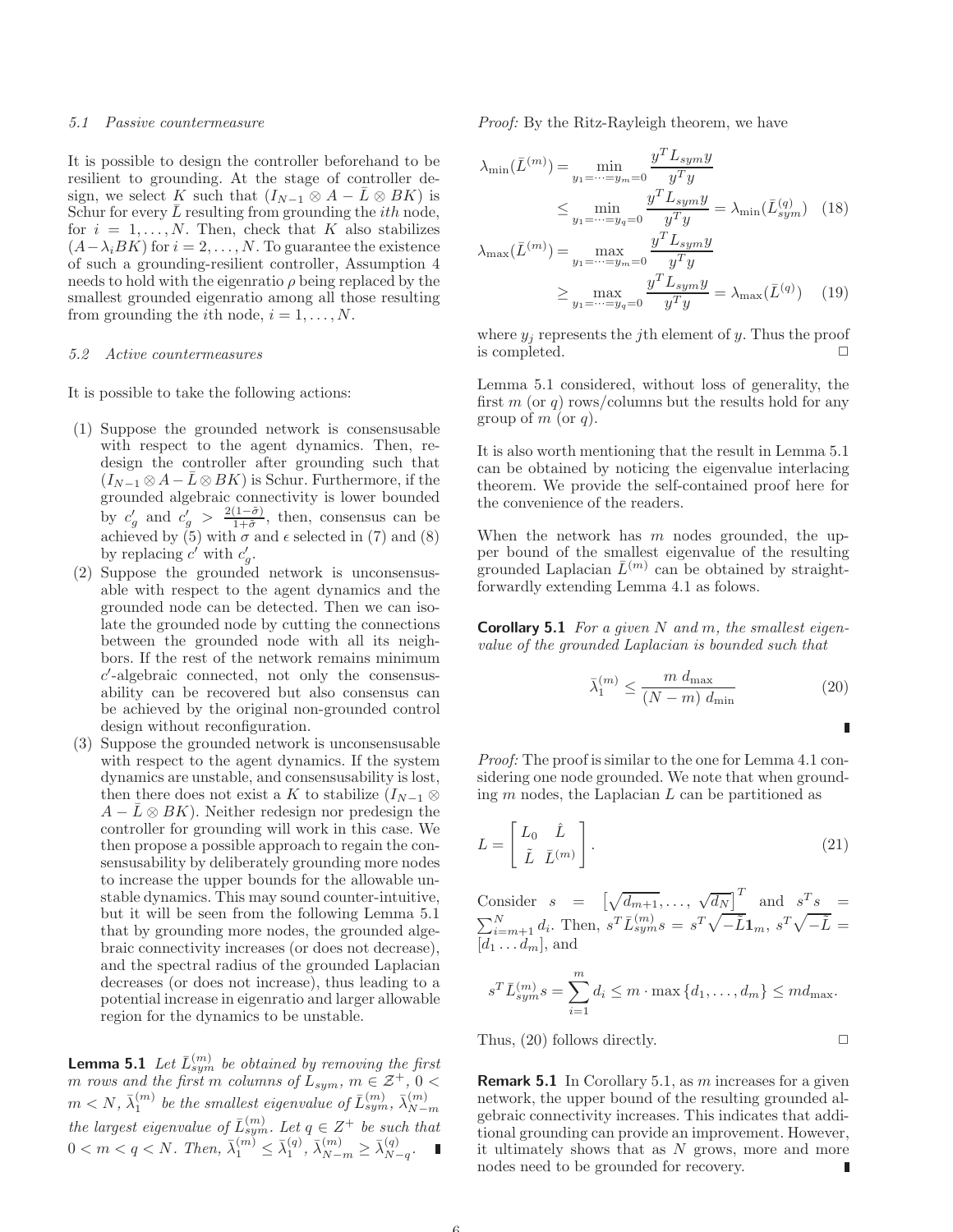#### 6 The Selection of Additional Nodes to Ground

In this section, we investigate the questions of the proper selection of an additional node to be grounded and how many nodes we need to ground for recovery.

#### 6.1 Which additional node should be grounded

The selection of an additional node to ground is here aimed at achieving the maximal increase of the grounded algebraic connectivity. It is worth mentioning that when the consensusability of a network is lost after grounding, the additional node to ground should be chosen to attempt to recover the eigenratio. However, when the grounded network is still consensusable, then the additional node to ground can be selected to achieve the highest grounded algebraic connectivity to improve the scalability and consensus performance.

In this section, we thus focus on how to choose an additional node from nodes 2 to N to be grounded to yield a maximal increase of the grounded algebraic connectivity for c ′ -expander d-regular graphs. This problem can be formulated as follows:

$$
\underset{j=1,\ldots,N-1}{\arg\max} \{ \lambda_{\min}(\bar{L}(j)) \} \tag{22}
$$

where  $\bar{L}(j) \in \mathbb{R}^{(N-1)\times(N-1)}$  denotes the double grounded Laplacian and is obtained by replacing the *j*th row and column of  $\overline{L}$  by zeros, which also means by replacing the  $(j + 1)$ th row and column of L by zeros after grounding the first node. Since the graphs considered are *d*-regular, then  $L$ ,  $A$  and their principal submatrices are all symmetric. Let the grounded adjacency matrix be  $\mathcal A$  obtained by removing the first row and the first column of A,  $\overline{A}(j)$  obtained by replacing the jth row and column of  $\bar{\mathcal{A}}$  by zeros. One has  $\bar{L} = I_{N-1} - \bar{\mathcal{A}}$ ,  $\overline{L}(j) = I_{N-1} - e_j e_j^T - \overline{A}(j)$ , where  $e_j \in \mathbb{R}^{N-1}$  denotes a column vector with all elements being  $0$  except the jth element being 1. The eigenvalues of  $\overline{L}(j)$  are denoted by  $0 = \bar{\lambda}'_0 < \bar{\lambda}'_1 \leq \bar{\lambda}'_2 \leq \cdots \leq \bar{\lambda}'_{N-2}$ , the eigenratio by  $\bar{\rho}' = \frac{\bar{\lambda}'_1}{\bar{\lambda}'_{N-2}}.$ 

The 'max-min' problem described in (22) appears to be hard as the solution relates to the structure of the double grounded Laplacian  $\bar{L}(j)$ . We then seek practical ways to select effectively the best node to ground without checking all the  $\lambda_{\min}(L(j))$  for  $j = 1, \ldots, N - 1$ . To this end, we first define that a node is in the  $i$ -th layer if its shortest path to the grounded node has length  $i$ . A node is said to be in the highest layer if its shortest path to the grounded node has the longest length, with  $\ell$  being the longest length. We start by reordering nodes by layers resulting in the following reordered adjacency matrix,

$$
\mathcal{A}_{ord} = \begin{bmatrix}\n0 & \frac{1}{d} & 0 & 0 & 0 & 0 \\
1 & \frac{1}{d} & \mathcal{A}_1 & \mathcal{S}_{12} & 0 & 0 & 0 \\
\frac{1}{d} & \mathcal{A}_1 & \mathcal{S}_{12} & 0 & 0 & 0 \\
\frac{1}{d} & \mathcal{S}_{12} & \mathcal{A}_2 & \mathcal{S}_{23} & 0 & 0 \\
\vdots & \vdots & \vdots & \ddots & \vdots & \vdots \\
0 & 0 & \mathcal{S}_{23}^T & \ddots & \vdots & 0 \\
\hline\n0 & 0 & 0 & \cdots & \mathcal{A}_{\ell-1} & \mathcal{S}_{\ell-1,\ell} \\
\ell \text{th} & 0 & 0 & 0 & \mathcal{S}_{\ell-1,\ell}^T & \mathcal{A}_{\ell}\n\end{bmatrix} (23)
$$

where  $1_n$  denotes the column vector of n ones,  $A_i$ ,  $j = 1, \ldots, \ell$ , denotes the interconnection of nodes in the jth layer,  $S_{j,j+1}$  represents the interconnection between nodes in the j<sup>th</sup> layer and those in the  $(j + 1)$ <sup>th</sup> layer. In this permutation,  $\mathcal{A}_{ord}$  is block tri-diagonal. After grounding of node 1 occurs, the grounded reordered adjacency matrix  $\bar{\mathcal{A}}_{ord}$  is obtained by removing the first row and the first column of  $A_{ord}$ . One has

$$
\mathcal{A}_{ord} \mathbf{1}_N = \mathbf{1}_N, \ \bar{\mathcal{A}}_{ord} \mathbf{1}_{N-1} = \mathbf{1}_{N-1} - \begin{bmatrix} \frac{\mathbf{1}_d}{d} \\ 0 \\ \vdots \\ 0 \end{bmatrix} . \tag{24}
$$

Consider the vector  $v_1 = \mathbf{1}_{N-1}$  and  $\bar{\mathcal{A}}_{ord}(j)$  denotes the double grounded adjacency matrix obtained by replacing the j<sup>th</sup> row and the j<sup>th</sup> column of  $\bar{\mathcal{A}}_{ord}$  by zeros. Then, the maximum eigenvalue of the reordered adjacency matrix can be bounded as

$$
\lambda_{\max}(\bar{\mathcal{A}}_{ord}(j)) := \max_{v \neq 0} \frac{v^T \bar{\mathcal{A}}_{ord}(j)v}{v^T v}
$$
  
\n
$$
\geq \frac{v_1^T \bar{\mathcal{A}}_{ord}(j)v_1}{v_1^T v_1}
$$
  
\n
$$
= \frac{v_1^T (\bar{\mathcal{A}}_{ord} - e_j e_j^T \bar{\mathcal{A}}_{ord} - \bar{\mathcal{A}}_{ord} e_j e_j^T)v_1}{N - 1}
$$
\n(26)

Note that

$$
\bar{\lambda}'_1 = \lambda_{\min}(\bar{L}(j)) = 1 - \lambda_{\max}(\bar{\mathcal{A}}(j)).
$$
\n(27)

Minimising the lower bound (26) will allow more 'room' for minimising  $\lambda_{\text{max}}(\bar{\mathcal{A}}_{\text{ord}}(j))$  thus maximising  $\lambda_{\min}(\bar{L}(j))$  as  $\lambda_{\max}(\bar{A}(j)) = \lambda_{\max}(\bar{\mathcal{A}}_{ord}(j)).$  Selecting  $j = j^*$  such that

$$
j^*=\arg\max_{j=1,...,N-1}\ \ v_1^T\big(e_je_j^T\bar{\mathcal{A}}_{ord}+\bar{\mathcal{A}}_{ord}e_je_j^T\big)v_1,
$$

then the lower bound can be minimised. Noting that  $\psi_j = v_1^T (e_j e_j^T \bar{\mathcal{A}}_{ord} + \bar{\mathcal{A}}_{ord} e_j e_j^T) v_1$  is the addition of the jth row sum and jth column sum,  $\psi_{j \in \mathcal{N}_1}$  is less than  $\psi_{j\in\mathcal{V}/\mathcal{N}_1}$ , since, from (24),  $\psi_{j\in\mathcal{N}_1} - \psi_{j\in\mathcal{V}/\mathcal{N}_1} = \frac{-2}{d}$ . Then, we conclude that the neighboring nodes are worse candidates to ground than non-neighboring nodes when considering the available 'room' to recover the grounded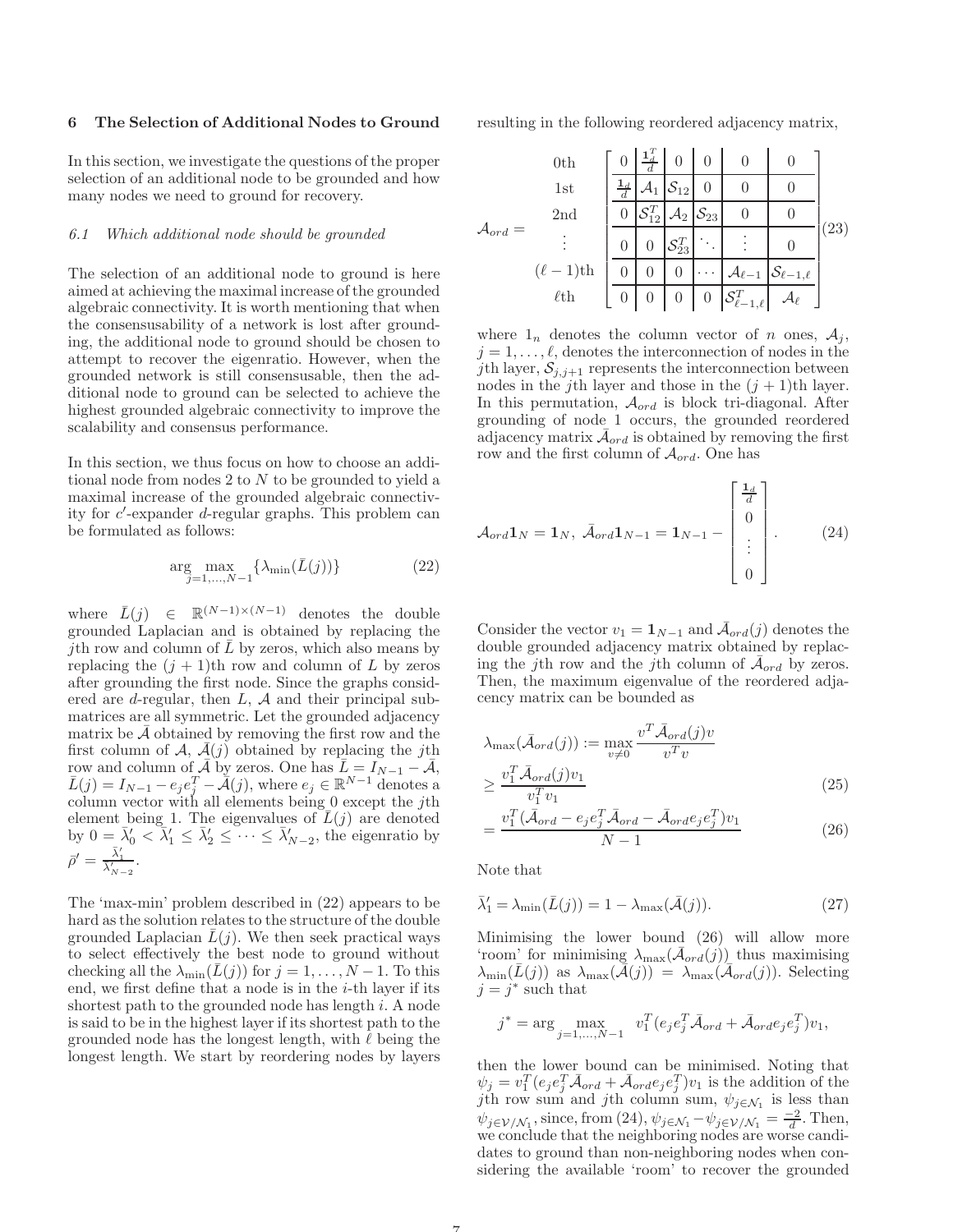eigenvalue. This suggests that the selection of the additional node to be grounded relates to the distance from the first grounded node, namely, node 1. In fact, Monte Carlos simulations suggest that the best additional node to ground usually appears in the highest two layers  $\ell$  and  $\ell-1$ . Motivated by these findings, we propose the following algorithm to assist us in selecting an additional node to ground aiming at recovering the algebraic connectivity.

## Algorithm 1

For a c'-expander d-regular graph family  $\{\mathcal{G}_N\}$ , the additional node towards achieving maximal increase of the grounded algebraic connectivity should be selected from the set of nodes in the highest two layers with respect to the grounded node.

We illustrate this algorithm by the following example as seen in Fig. 1. This figure shows the distribution of the double grounded algebraic connectivity  $\bar{\lambda}'_1$  and double grounded eigenratio  $\bar{\rho}'$ . To produce this figure, we use the algorithm in [21] to generate 20 graphs of 100 agents with degree 6. For each graph and each layer, we plot the maximum and minimum values of the double grounded algebraic connectivity (top plot) and the maximum and minimum values of the double grounded eigenratio (bottom plot). We can see that the range of  $\bar{\lambda}'_1$  appears to be in 'belt'-shape in terms of which layer the node is located. The figure shows that the worst node, that is the node with the minimal  $\bar{\lambda}'_1$  is always a neighboring node of the grounded node. The best node appears most likely in the highest layer  $\ell$ , and sometimes in the layer  $\ell - 1$ . If we change the network by allowing different degrees, the percentage of the best node in terms of  $\bar{\lambda}'_1$  and  $\bar{\rho}'$  appearing in the  $\ell$ th layer or in the  $(\ell - 1)$ th layer can be seen in Fig.2. This was obtained by randomly generating 100 graphs using the algorithm in [21] for each case. We fix the network size  $N = 100$  and have the degree changing as  $d = 5, 15, \ldots, 50$ . When the degree increases up to half of the network size, the best node is almost always in the highest layer. Fig. 3 shows the percentage of the best node appearing in each layer when we fix the degree  $d = 6$ , and change N from  $10, 20, \ldots, 400$ .

Next, we recall Perron-Frobenius theorem for nonnegative matrices (with all the entries non-negative).

**Theorem 6.1** ([22]) Let  $T \in \mathbb{R}^{n \times n}$  be an irreducible nonnegative matrix, then,

- T has a positive (real) eigenvalue  $\lambda_{\text{max}}$  such that all other eigenvalues of T satisfy  $|\lambda| < \lambda_{max}$ ;
- The left and right eigenvector corresponding to the eigenvalue  $\lambda_{\text{max}}$  have all positive components.

Consider  $\overline{\mathcal{A}}$ , which is non-negative, and assume the remaining network (excluding node 1) is strongly connected. Then  $\lambda_{\text{max}}(\bar{\mathcal{A}})$  is real and unique, and its corresponding normalized eigenvector  $v_{\text{max}}$  has positive ele-



Fig. 1. The max/min values of the double grounded algebraic connectivity  $\bar{\lambda}'_1$  and the double grounded eigenratio  $\bar{\rho}'$  in different layers,  $\ell = 4$ .



Fig. 2. The percentage that the double grounded algebraic connectivity  $\bar{\lambda}'_1$  and the double grounded eigenratio  $\bar{\rho}'$  are in the highest or 2nd highest layers,  $N = 100$ .



Fig. 3. The percentage that the double grounded algebraic connectivity  $\bar{\lambda}'_1$  and the double grounded eigenratio  $\bar{\rho}'$  are in the highest or 2nd highest layers,  $d = 6$ .

ments with  $v_{\text{max}}^T \mathbf{1}_{N-1} = 1$ . Similar to the analysis leading to Algorithm 1, we are interested in choosing  $j$  to

 $\blacksquare$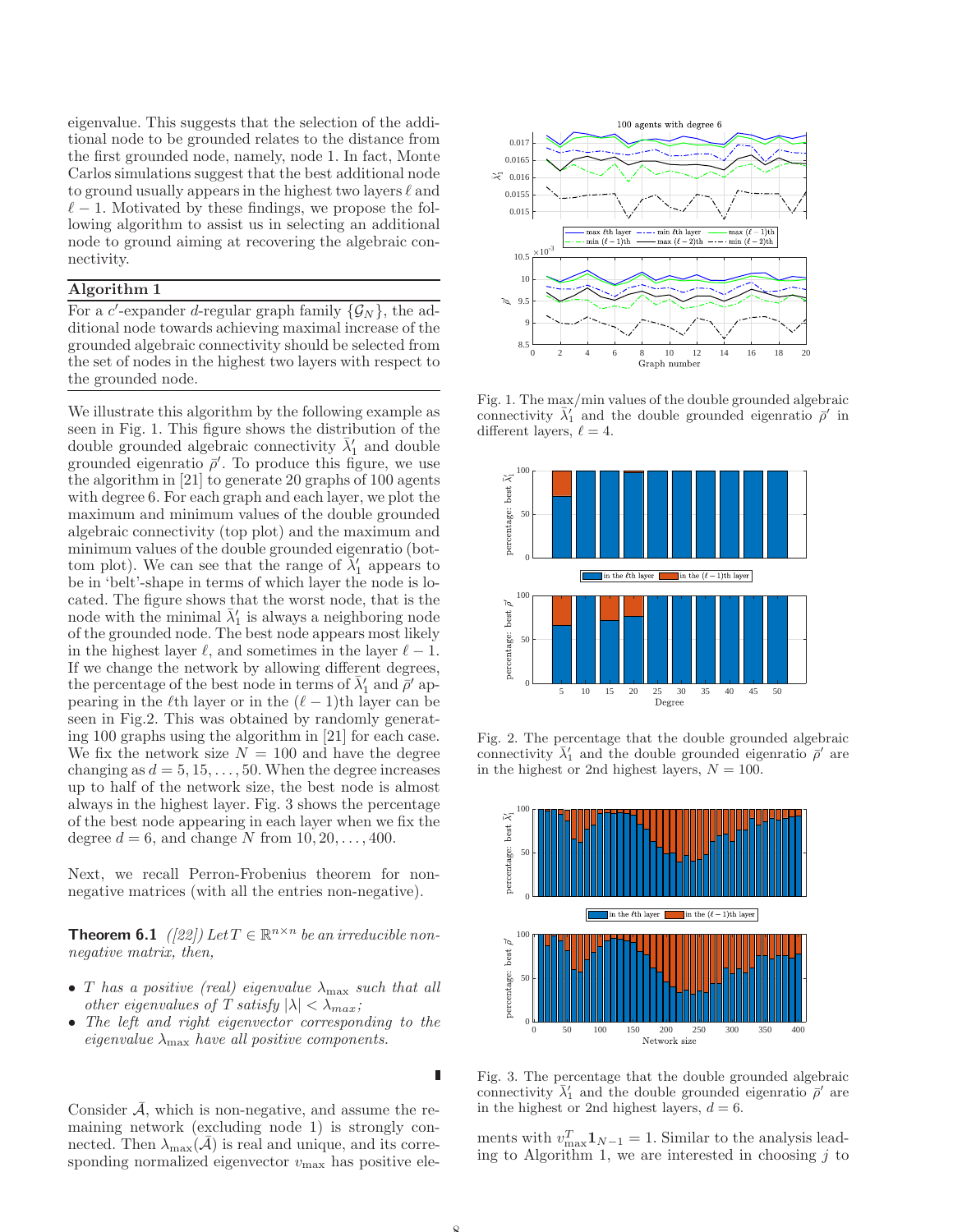minimise  $\lambda_{\text{max}}(\mathcal{A}(j))$ . One has

$$
\lambda_{\max}(\bar{\mathcal{A}}(j)) \ge \frac{v_{\max}^T \bar{\mathcal{A}}(j)v_{\max}}{v_{\max}^T v_{\max}^T}
$$

$$
= \frac{v_{\max}^T (\bar{\mathcal{A}} - e_j e_j^T \bar{\mathcal{A}} - \bar{\mathcal{A}} e_j e_j^T) v_{\max}}{v_{\max}^T v_{\max}},
$$
(28)

then,

$$
\lambda_{\max}(\bar{\mathcal{A}}(j)) \ge \lambda_{\max}(\bar{\mathcal{A}}) - \frac{2(v_{\max}^T \bar{\mathcal{A}} e_j) v_{\max,j}}{v_{\max}^T v_{\max}},
$$
(29)

where  $v_{\text{max},j}$  represents the *j*th element of  $v_{\text{max}}$ . Let  $\tilde{\psi}_j = [(v_{\text{max}}^T \bar{\mathcal{A}} e_j) v_{\text{max},j}]$ . Selecting  $j = j^*$  such that  $j^* =$  $\arg \max_{j=1,\dots,N-1} \tilde{\psi}_j$ , the lower bound in (29) will be minimized. As discussed before, this gives more 'room' for minimising  $\lambda_{\max}(\mathcal{A}(j))$  thus maximising  $\lambda_{\min}(L(j)).$ Note that  $\bar{A}e_j$  represents the j<sup>th</sup> column of  $\bar{A}$  which contains mostly 0 entries if the network is sparse. In this case, the major contribution comes from choosing the maximal  $v_{\text{max},j}$ . We can see that  $\bar{\mathcal{A}}^k \mathbf{1}_{N-1}$  approaches  $v_{\text{max}}$ , as  $k \to \infty$ . Thus we propose to choose the maximum element of  $\bar{A}^{\ell} \mathbf{1}_{N-1}$  as an approximation of  $v_{\text{max},j}$ . Based on above analysis, we propose the following algorithm to select the best node to ground.

# Algorithm 2

For a c'-expander d-regular graph family  $\{\mathcal{G}_N\}$ , the additional node towards achieving the maximal increase of the grounded algebraic connectivity should be selected from the set of nodes that yield the largest element of  $\mathcal{A}^{\ell} \mathbf{1}_{N-1}.$ 

It is noted that Algorithm 2 essentially picks  $j$  to maximise an approximation of  $v_{\text{max},j}$ . Fig. 4 validates the usefulness of Algorithm 2 by showing that the smallest eigenvalue  $\bar{\lambda}'_1$  of the resulting double grounded matrix  $L(j)$  corresponding to the selected nodes is very close to that corresponding to the best nodes. Note that Fig. 4 is generated in the same way as Fig. 1, with the addition of the selection achieved by Algorithm 2.

Finally, we observe that,  $\ell$  is usually not very large  $(< 10)$ as seen in Fig. 5, which shows the number of the highest layer  $\ell$  as a function of network size for two different degrees. For each network size, we generate 100 random graphs and record the distribution of  $\ell$ . It is noted that  $\ell$  grows very slowly with N, for example,  $\ell \leq 5$  for  $N \leq$ 200. We also recorded that when  $N = 1000, d = 6, \ell = 6$ for all the 100 randomly generated graphs.

#### 6.2 How many nodes should be grounded

In [11], it was pointed out that it is always possible to recover consensusability by grounding a sufficiently large number of additional nodes for regular expanders by using a worst case estimation analysis.



Fig. 4. The estimation given by Algorithm 2 is close to the best node,  $\ell = 4$ .



Fig. 5. The percentage of  $\ell$  with different network size

Simulations indicate that usually after randomly grounding approximately half of the nodes the "pregrounding" consensusability can be recovered. Here the "pre-grounding" consensusability is recovered in the sense that the grounded eigenratio becomes very close to the original eigenratio  $\rho$ . However, grounding only a  $few$  additional nodes  $(< 5)$  usually recovers consensusability. In particular, (4) in Assumption 1 restricts the system dynamics to be  $\prod_j |\lambda_j^u(A)| < \frac{1+\rho}{1-\rho}$ . If there is an m such that  $\frac{1+\bar{\rho}^{(m)}}{1-\bar{\rho}^{(m)}}$  $\frac{1+\bar{\rho}^{(m)}}{1-\bar{\rho}^{(m)}} > \prod_j |\lambda_j^u(A)|$ , the network will be consensusable again.

Essentially how many nodes to ground for regaining consensusability will be based on how unstable the system dynamics are compared to the upper bound in terms of the eigenratio. The closer  $\prod_j |\lambda_j^u(A)|$  is to  $\frac{1+\rho}{1-\rho}$ , the more nodes will be needed to ground. It is possible that proper selection of the nodes to be grounded can reduce the necessary number.

In relation to recovering the grounded algebraic connectivity so that it is larger or equal to the non-grounded algebraic connectivity, we next explore the use of Algorithm 2 to guide the selection of nodes to ground. In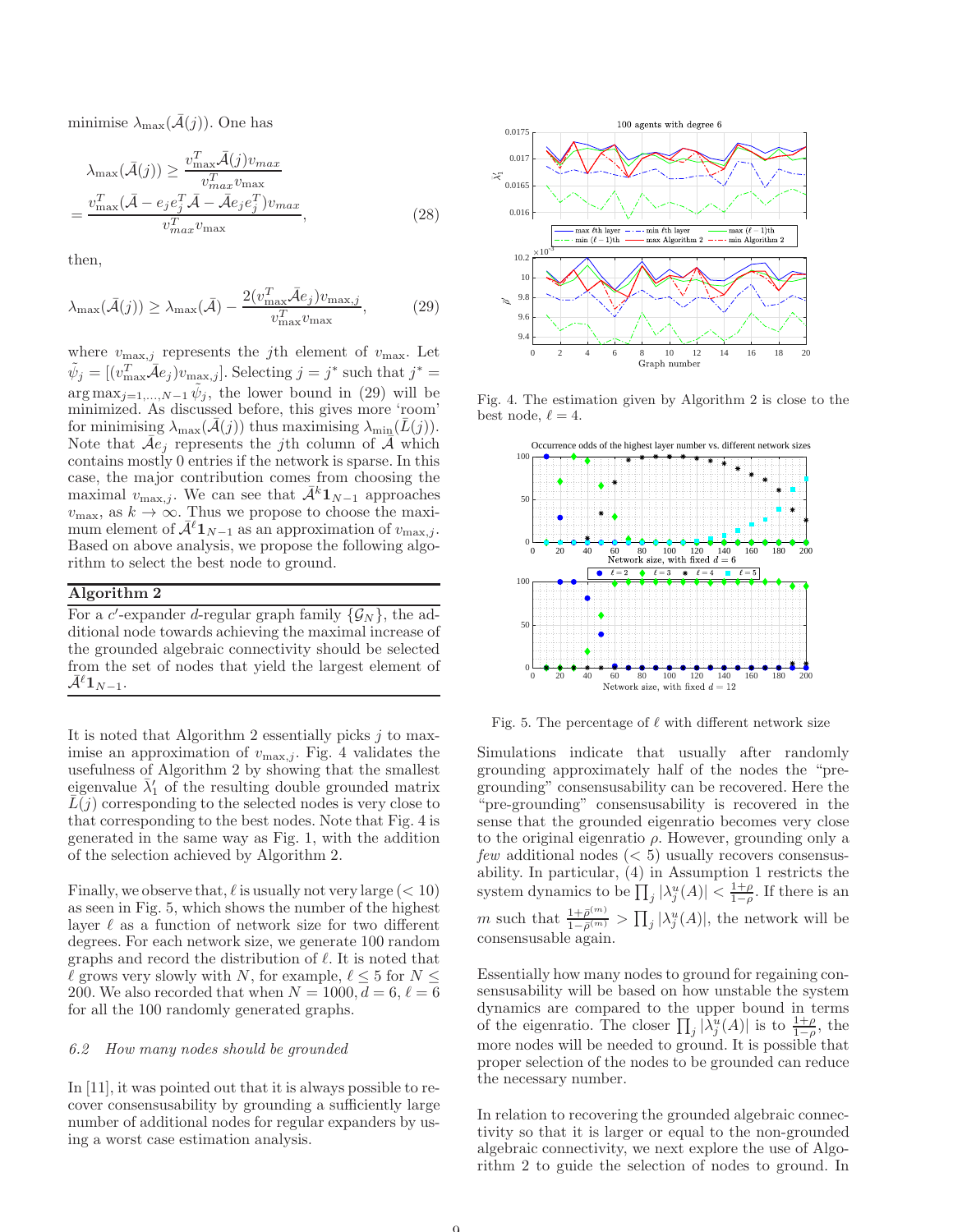Fig. 6, we plot the percentage of nodes that need to be grounded to recover the algebraic connectivity when the nodes are selected in four different ways. The first one is along the 'best direction', which means to select additional nodes with maximal grounded eigenvalue every time by comparing the eigenvalues of all the possible grounded Laplacians. The second one is to select additional nodes using Algorithm 2, i.e., to find the node with the largest element in  $\bar{\mathcal{A}}^{\ell} \mathbf{1}_{N-1}$ . The third one is by randomly grounding extra nodes; here for example, we select the nodes in the order of natural numbers (to ground m extra nodes is to ground nodes 2 to  $m + 1$ ). The last one is along the 'worst direction', which means to select additional nodes with minimal grounded algebraic connectivity every time. The bars in the figure indicate the percentage of nodes that need to be grounded to recover the algebraic connectivity. We compute the average percentage by randomly generating ten regular graphs. As expected, along the best direction we need to ground the smallest percentage of nodes while the largest percentage is needed along the worst direction and somewhere in between for random direction. It can be seen that the percentage by using the proposed Algorithm 2 is almost identical to that for the best direction, which illustrates the effectiveness of the proposed algorithm.



Fig. 6. Percentage of nodes that need to be grounded to recover algebraic connectivity: From left to right, 1) blue: best direction, 2) red: Algorithm 2, 3) yellow: random direction, 4) purple: worst direction.

Moreover, we emphasize that Algorithm 2 uses much less computational load than computing and comparing the eigenvalues directly. In fact, the computational load of Algorithm 2 is  $\mathcal{O}(N^{2.373} \log(\ell))$  with respect to the Coppersmith-Wingard algorithm [23]. In Fig. 7, we plot the computation time both for directly computing the eigenvalues and for utilizing Algorithm 2. The simulation platform is MATLAB on a laptop computer of 2.2 GHz Intel Core i7 and 16 GB memory. We can see that the computation time grows exponentially by computing eigenvalues when the network size and nodal degree grow and apparently the proposed Algorithm 2 consumes much less time than directly computing eigenvalues.



Fig. 7. Computation time (unit: second) by computing the eigenvalues or by utilizing Algorithm 2.

Recognizing that grounding many additional nodes may be not practical, it is important to emphasize that grounding the first additional node results in the largest incremental step towards recovery of the original algebraic connectivity. This is seen in Fig. 8, where the vertical axis indicates the incremental increase ratio, for example, after grounding a second node, the incremental increase ratio with respect to the grounded algebraic connectivity  $\bar{\lambda}_1$  is  $\frac{\bar{\lambda}'_1 - \bar{\lambda}_1}{\bar{\lambda}_1}$ . The more nodes we ground, the less pronounced the recovery influence is.



Fig. 8. Percentage recovered compared to the recovery achieved by the previous node

### 7 Illustrations of Network Performances

#### 7.1 Lack of scalability over grounding

Consider a leaderless vehicle platoon where the dynamics of each vehicle is modeled as a discrete-time double integrator,

$$
x_{i1}(k+1) = x_{i1}(k) + x_{i2}(k)
$$
  
\n
$$
x_{i2}(k+1) = x_{i2}(k) + u_i(k), \quad i = 1, ..., N
$$
 (30)

In  $(30)$ ,  $x_{i1}$  denotes the position from a desired setpoint,  $x_{i2}$  the velocity,  $u_i$  the control input of the  $i^{th}$  vehicle.

The system takes the form of  $(1)$  with  $A =$  $\sqrt{ }$ 1 1  $\begin{bmatrix} 1 & 1 \\ 0 & 1 \end{bmatrix}$ ,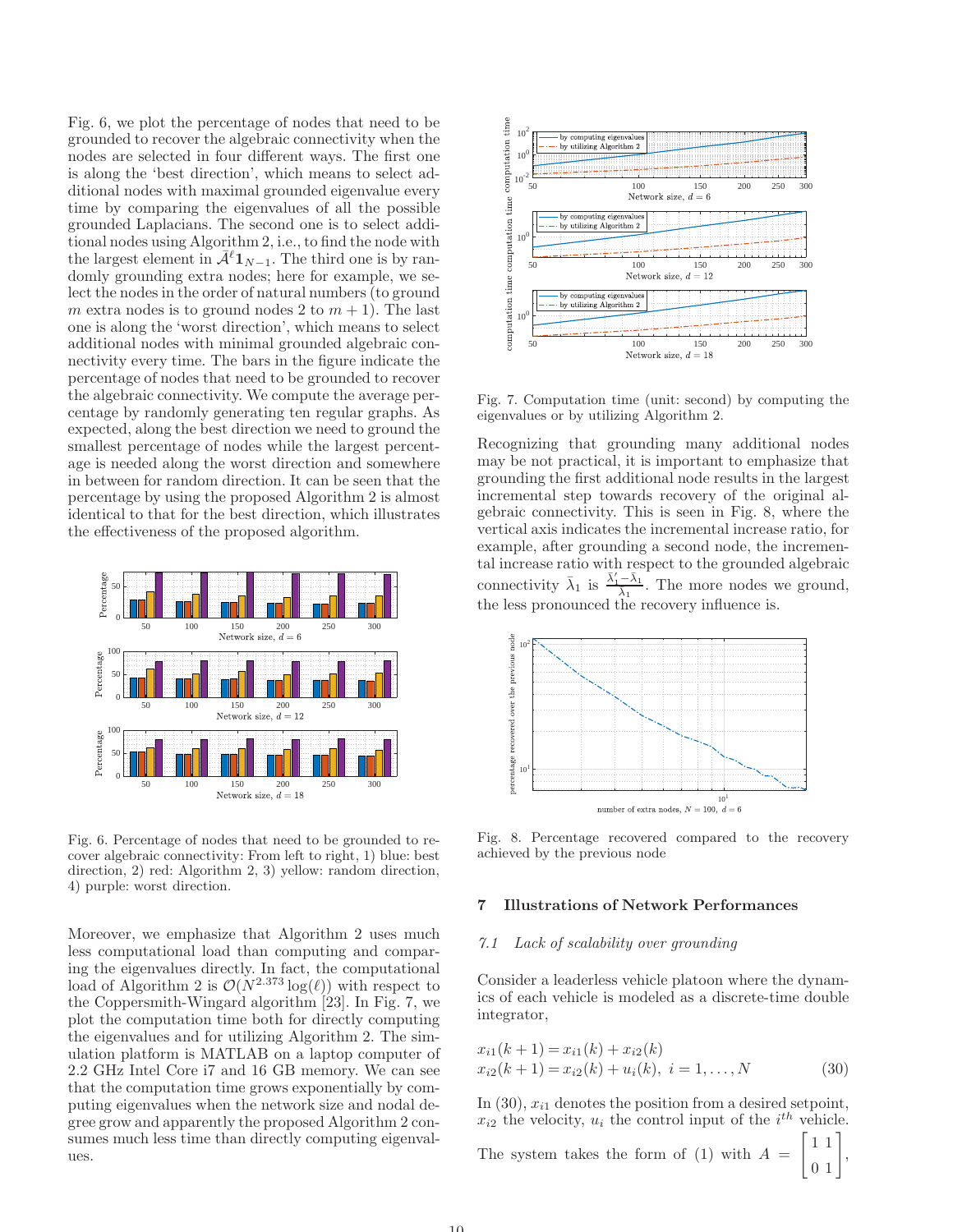$B =$  $\sqrt{ }$  $\overline{0}$ 1 1 . The consensus objective is to have the string

of vehicles travel while maintaining a certain formation, e.g., a constant target inter vehicle spacing in this example. The reference trajectory can be described as  $x_1^*(k) = x_2^* \cdot k + \delta_i(k)$  with a constant speed  $x_2^* = 1$  and constant spacing  $\delta_i(k) = 5$ .

The communication graph family is minimum 0.3 algebraic connected and is generated using the algorithm in [21] with two cases,  $N = 20$  and  $N = 100$ , both with degree  $d = 6$ . See for example in Fig. 9 with 20 nodes.



Fig. 9. A random 6-regular graph with  $N = 20$ .

The control gain is chosen as  $K = [0.1424 0.9065]$  with  $R = 1, c' = 0.3, \sigma = 0.8, \text{ and } \epsilon = 0.85.$  The results of the simulation are shown in Fig. 10 comparing the nongrounded case (leaderless) and the grounded case (leader-following) when relating the state to an independent reference system with dynamics  $x^*(k+1) =$  $(A - BK)x^*(k) + Bc_1$ ,  $c_1 = 1$ , for two network sizes  $N = 20$  and  $N = 100$ . During the time steps  $10 - 20$ , one of the vehicles accelerates at a doubled speed. This disturbance is attenuated by the network within a short period of time for the nongrounded network. In contrast, for the grounded networks, the disturbance is attenuated with long settling time for the smaller network and even longer for the larger one. This illustrates the scalability limitation over the grounded networks.

#### 7.2 Loss of consensusability over grounding

Consider the consensus network (1) with unstable dy-

namics 
$$
A = \begin{bmatrix} 1.07 & 1 \\ 0 & 1 \end{bmatrix}
$$
, input matrix  $B = \begin{bmatrix} 0 \\ 1 \end{bmatrix}$ . The

communication graph is as in the previous example with  $N = 20$ . By properly designing the controller (2) with  $K = [0.1777, 0.9649]$ , where  $\sigma = 0.8$ , and  $\epsilon = 0.85$ , the consensus is achieved before  $k = 40$ . At  $k = 40$ , one of the agents is grounded, as illustrated in Fig. 11. Then, the network becomes unconsensusable since the consensusability condition (4) is not satisfied after grounding. More specifically,  $\overline{\delta}_A = \frac{1-\rho}{1+\rho} = \frac{1}{1.0596} > \frac{1}{\prod_i |\lambda_i^3|}$  $\frac{1}{\sqrt{2^u_j(A)}}$  =  $\frac{1}{1.07} > \delta_A = \frac{1-\rho}{1+\rho} = \frac{1}{1.6935}.$ 



Fig. 10. Profiles of velocity state deviations in nongrounded (leaderless) and grounded case (leader-following) with small and large network, perturbed by a sudden acceleration of one vehicle.



Fig. 11. Profiles of state deviations: loss of consensusability after grounding.

#### 7.3 Countermeasure through grounding more nodes

Consider the same unstable network and communication graph as in Section 7.2. At  $k = 50$ , node 1 is grounded, then as in Section 7.2, the consensusability is lost and the system states start to diverge. At  $k = 150$ , we deliberately ground two more random nodes, (2, 3). Then, the whole network will gradually achieve consensus again since the consensusability condition (4) can be satisfied again. Furthermore, we compare this case with grounding 3 additional nodes in three different directions, the worst direction, random grounding, and grounding selected nodes using Algorithm 2. We can see that the recovery convergence rate varies among four cases described above. The more nodes we ground, the faster the consensus performance is recovered. In addition, the proposed Algorithm 2 helps to achieve the best recovery comparing to the random grounding as well as grounding along the worst direction. These findings are illustrated in Fig. 12.

## 8 Conclusion

In this paper, we have analyzed the scaling fragility of expanders over grounding in a discrete-time context. As in a continuous-time setting, grounded expanders do not scale well. We give a proof that the eigenratio of the grounded network will approach zero, while the one of